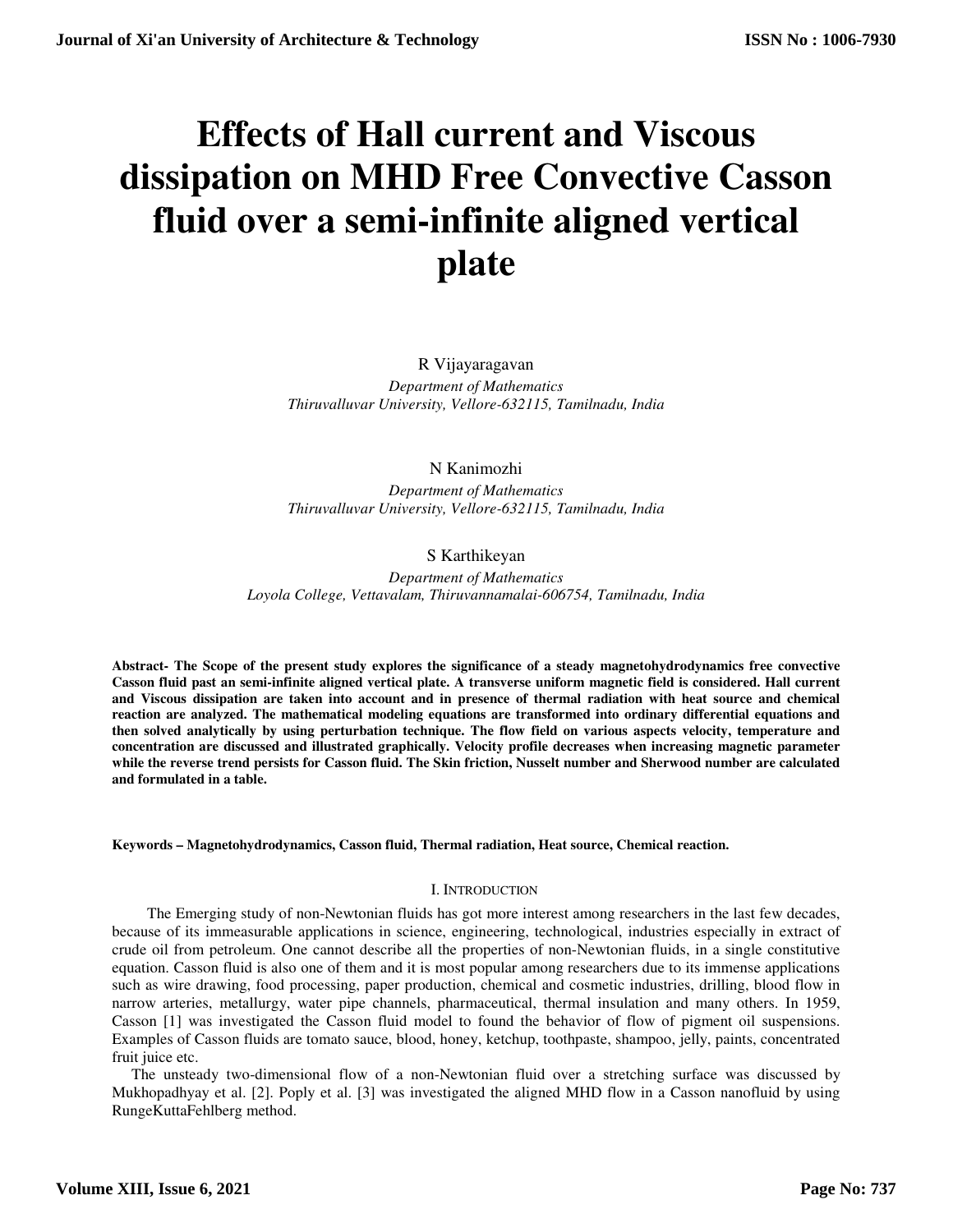Many investigators have been included the MHD effects, along with heat and mass transfer, thermal radiation, chemical reaction and porous medium. It has widely used in various aspects like geophysics, astrophysical, nuclear fusion, heat pipes, filtration process etc. Patel et al. [4] analyzed MHD Casson fluid flow embedded in porous medium with radiation and chemical reaction by using laplace transform technique. Chemical reaction effect on MHD flow of Casson fluid with porous stretching sheet was inspected by Hari Krishna et al. [5]. Sandhya et al. [6] analyzed Radiation and chemical reaction effects on MHD Casson flow past a moving porous plate. Sulochana et al. [7] discussed the effect of frictional heating on Casson nanofluid over an inclined porous plate. MHD flow of a Casson fluid over an exponentially inclined permeable surface with thermal radiation and chemical reaction by Bala Anki Reddy[8].Panigrahi et al. [9] explained the heat and mass transfer of MHD Casson nanofluid flow with Newtonian heating and chemical reaction.

 In 1879, Edwin Hall was first introduced the concept of Hall effects. Due to applied Ohm's law, some of the authors have not considered the Hall term. As a result, current which is perpendicular to electrical and magnetic field states Hall current effect. Its applications are used in nuclear fusion, MHD generators, refrigeration coils, electric transformers etc. Vijayaragavan et al. [10-14] studied Joule heating and thermal radiation effects, aligned magnetic field, Hall current effect, mixed convective, dual solutions of heat and mass transfer with Dufour effect and chemical reaction. The impact of Hall current on the entropy generation of radiative MHD Casson fluid by Opanuga et al. [15].RamRedddy et al. [16] elaborated Soret, Joule heating and Hall effects in a Casson fluid saturated porous medium in a vertical channel. Nandkeolyar et al. [17] studied numerical treatment of unsteady three-dimensional hydromagnetic flow of a Casson fluid with Hall effects by using Spectral quasilinearization method (SQLM). The influence of Hall and ion slip current on steady MHD Casson fluid past an infinite vertical porous plate in presence of Soret and chemical reaction by Rajakumar et al. [18]. Sulochana et al. [19] discussed unsteady MHD Casson fluid flow through vertical plate in presence of Hall current. Abd El-Aziz et al. [20] described the effect of Hall current on an unsteady free convection slip flow of a Casson fluid past an infinite vertical permeable plate in presence of suction. Sridhar et al. [21] illustrated numerical approach of MHD Casson fluid over an exponentially permeable stretching sheet with chemical reaction and Hall effect by using Keller-box method. Sandeep et al. [22] described heat and mass transfer in MHD Casson fluid over an exponentially stretching surface. Heat and mass transfer in MHD Casson fluid flow past an oscillating vertical plate with ramped wall temperature by Patel et al. [23]. Das et al. [24] examined unsteady MHD radiative chemically reactive Casson fluid by using fourth-order Runge-Kutta technique. Rudraswamy et al. [25] analyzed cross diffusion effect on MHD mixed convection flow of Casson fluid over a vertical plate. Sandeep et al. [26] explored the effects of induced magnetic field and homogeneous – heterogeneous reactions on stagnation flow of Casson fluid. Ali et al. [27] extended heat and mass transfer phenomenon for Casson fluid over shrinking wall subject to Lorentz force and heat source/sink. Raju et al. [28] discussed the viscous and joule's dissipation on Casson fluid with inclined magnetic field and multiple slips. Impact of chemical reaction on MHD natural convective flow through stretching sheet in presence of heat source/sink and viscous dissipation by Reddy et al. [29]. Das et al. [30] discussed Newtonian heating effect on unsteady hydromagnetic Casson fluid flow past a flat plate by using laplace technique. Magnetohydrodynamic axisymmetric flow of Casson fluid with thermal conductivity solved by homotopy analysis method (HAM) by Naz et al. [31].Scrutinization of thermal radiation, viscous dissipation and joule heating effects on marangoni convective two-phase flow of Casson fluid by Mahanthesh et al. [32].Jithender Reddy et al. [33] analyzed the influence of viscous dissipation on unsteady MHD natural convective fluid over an oscillating vertical plate via finite element method (FEM). Dero et al. [34] described the effects of viscous dissipation and chemical reaction on Casson nanofluid by using the shooting method with Maple implementation. Balamurugan et al. [35] studied the effect of viscous dissipation Ohmic heating and Hall current on MHD flow past an inclined porous plate in presence of Dufour effect, heat source and chemical reaction.

 Motivated by all these aforementioned investigations , we are interested to inspect the effects of Hall current and Viscous dissipation on MHD free convective flow of Casson fluid past through a semi-infinite aligned vertical plate in presence of thermal radiation with heat source/sink and chemical reaction. The mathematical modeling equations of the non-linear partial differential equations are transformed into ordinary differential equations and then solved analytically by using perturbation technique. The effect of various pertinent parameters on velocity, temperature and concentration are illustrated. Also the local skin friction, Nusselt number, Shrewood number are calculated and given in the tabular form.

#### II.MATHEMATICAL FORMULATION

 Let us consider a steady two-dimensional MHD free convective flow, which is of viscous, incompressible Casson fluid past a semi-infinite aligned vertical plate (as shown in Fig 1.) having boundary layers and subjected to

.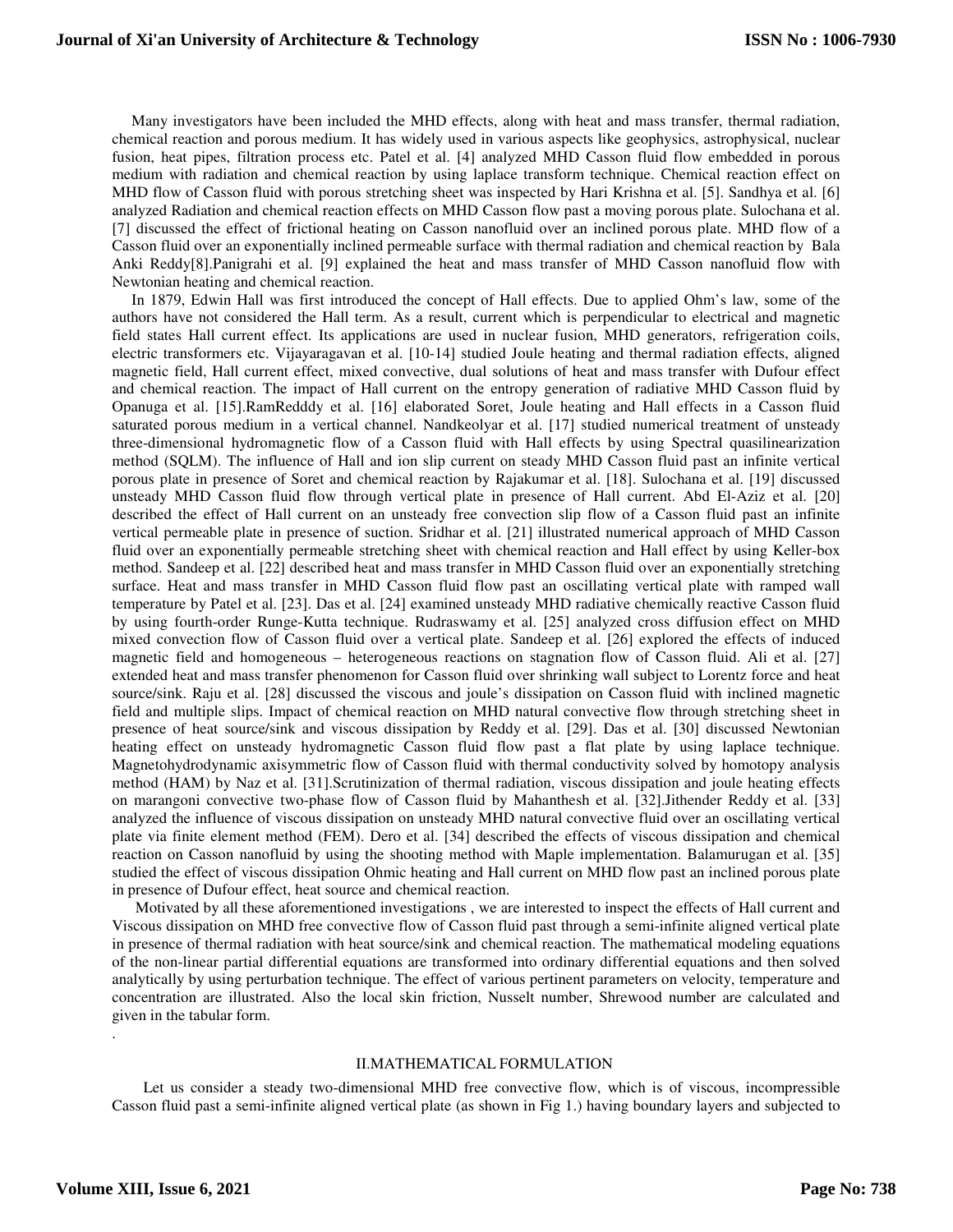thermal and concentration buoyancy forces. Fixing the plate to be along  $x^*$  axis and  $y^*$  axis which is perpendicular to it. The wall is maintained at constant temperature  $T_w$  and concentration  $C_w$ , higher than the ambient temperature  $T_{\infty}^*$  and concentration  $C_{\infty}^*$  respectively. A transverse uniform magnetic field  $B_{\circ}$  is applied, which is strong enough to produce the hall current in the flow field. Here we considering a two-dimensional , so the physical variable are independent of  $x^*$ , because of the length of the plate is large enough. The effects of hall current, viscous dissipation, thermal radiation, heat source/sink and chemical reaction are considered.



Figure 1. Physical Sketch of the problem

The Rheological equation for an isotropic and incompressible flow of Casson fluid is given by

$$
\tau_{ij} = \begin{cases} 2\left(\mu_B + \frac{P_y}{\sqrt{2\pi}}\right) e_{ij}, \pi > \pi_C \\ 2\left(\mu_B + \frac{P_y}{\sqrt{2\pi}}\right) e_{ij}, \pi \prec \pi_C \end{cases}
$$

Where  $\pi = e_{ij}e_{ij}$  and  $e_{ij}$  are the (i, j)th component of the deformation rate,  $\mu_B$  is the plastic dynamic viscosity of the non-Newtonian fluid,  $P_y$  is the yield stress and  $\pi_c$  is the critical value of this product based on the non-Newtonian model. Under these assumptions , the governing equations are as follows: Continuity Equation:

$$
\frac{\partial v^*}{\partial y^*} = 0
$$
  
(1)  

$$
(v^* = -v_*, a \text{ constant})
$$

Momentum Equation:

$$
\rho v^* \frac{\partial u^*}{\partial y^*} = \mu \left( 1 + \frac{1}{\beta} \right) \frac{\partial^2 u^*}{\partial y^{*2}} - \frac{\sigma B_\circ^2 \sin^2 \gamma}{\left( 1 + m^2 \right)} u^* + \rho g \beta_T \left( T^* - T_\infty^* \right) + \rho g \beta_C \left( C^* - C_\infty^* \right) \tag{2}
$$

Energy Equation:

$$
v^* \frac{\partial T^*}{\partial y^*} = \frac{k}{\rho C_p} \frac{\partial^2 T^*}{\partial y^{*2}} + \frac{Q}{\rho C_p} \left( T^* - T^*_{\infty} \right) - \frac{1}{\rho C_p} \frac{\partial q^*}{\partial y^*} + \frac{\mu}{\rho C_p} \left( \frac{\partial u^*}{\partial y^*} \right)^2 + \frac{\sigma B^2}{\rho C_p} u^{*2}
$$
(3)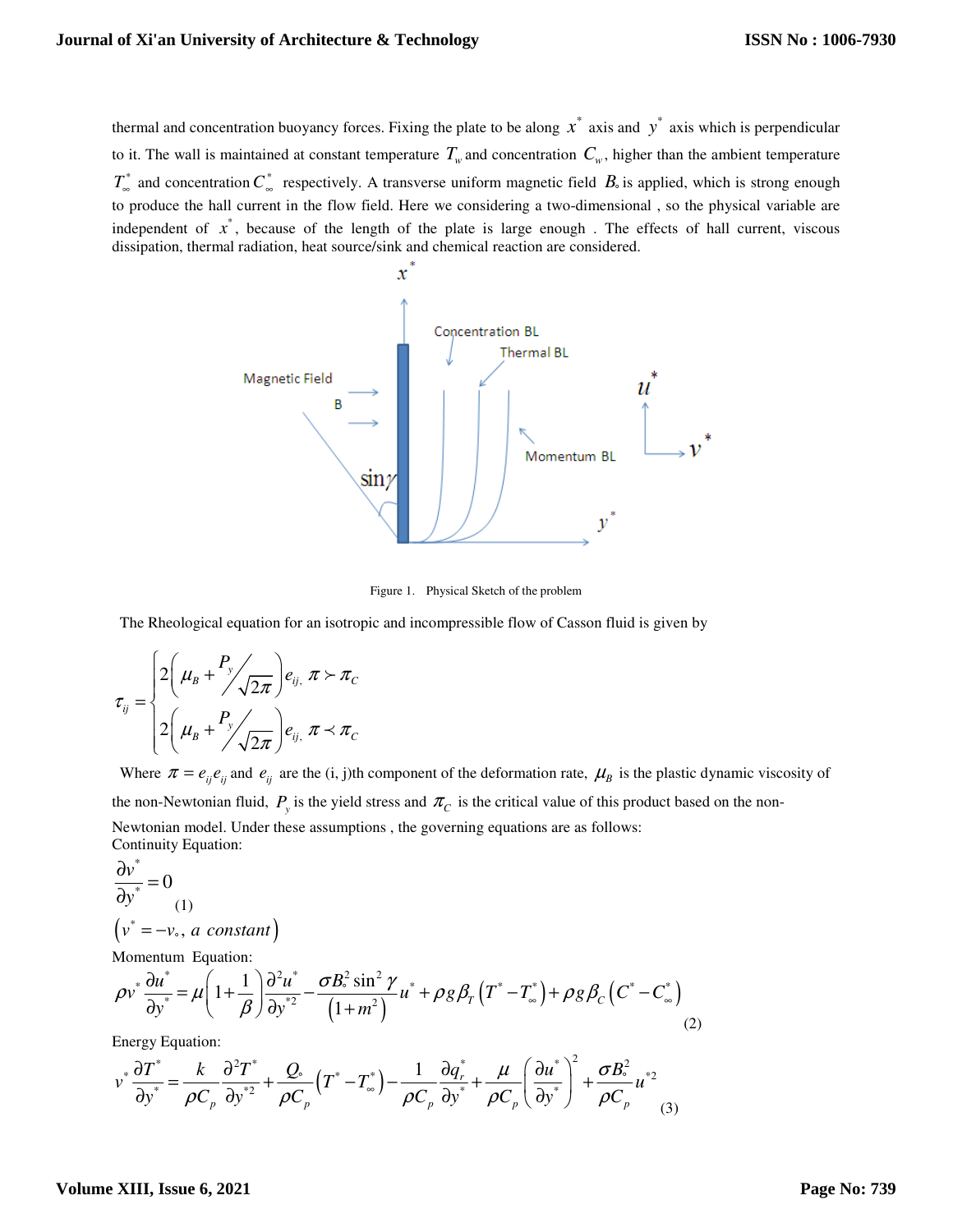Concentration Equation:

$$
v^* \frac{\partial C^*}{\partial y^*} = D \frac{\partial^2 C^*}{\partial y^{*2}} - R^* (C^* - C^*)
$$
  
\nWith following boundary conditions  
\n
$$
u = 0, T^* = T_w, C^* = C_w, at \ y = 0
$$
  
\n
$$
u \rightarrow 0, T^* \rightarrow T_w, C^* \rightarrow C_w, at \ y \rightarrow \infty
$$

Where  $x^*$ ,  $y^*$  denote the directions of dimensional distances along and perpendicular to the plate .  $u^*$ ,  $v^*$  denote the dimensional velocities along  $x^*$ ,  $y^*$  directions respectively. *g* be the gravitational acceleration,  $T^*$  is the dimensional temperature of the fluid near the plate,  $T^*_{\infty}$  is the free stream dimensional temperature,  $C^*$  is the dimensional concentration,  $C_{\infty}^{*}$  is free stream concentration,  $\beta$  is the Casson parameter,  $v = \frac{\mu}{\gamma}$  $=\frac{\mu}{\rho}$  is the kinematic viscosity,  $k$  is the thermal conductivity of the fluid,  $\rho$  is the density of the fluid,  $m$  is the hall current parameter,  $\sigma$  is the electrical conductivity,  $C_p$  is the specific heat capacity at constant pressure,  $\beta_T$  and  $\beta_C$  are thermal and concentration expansion coefficient,  $Q_{\text{o}}$  is the heat absorption coefficient,  $D$  is mass diffusivity,  $R$  is the chemical reaction,  $F$  is radiation parameter,  $q_r^*$  is the radiative heat flux.

Assume a fluid for an optically thin limit,

The radiative heat flux is given by

$$
\frac{\partial q_r^*}{\partial y^*} = 4(T^* - T_{\infty}^*)I'(\tau)
$$
  
Where  $I' = \int_0^{\infty} K_{\lambda w} \left( \frac{\partial e_{b\lambda}}{\partial T} \right)_w d\lambda$ ,  $K_{\lambda w}$  is the absorption coefficient at the wall and  $e_{b\lambda}$  is Planck's function.

Introducing the non -dimensional quantities

$$
y = \frac{y^* v_{\circ}}{v}, \quad u = \frac{u^*}{v_{\circ}}, \quad \theta = \frac{T^* - T^*_{\circ}}{T^*_{w} - T^*_{\circ}}, \quad \phi = \frac{C^* - C^*_{\circ}}{C^*_{w} - C^*_{\circ}}, \quad M = \frac{\sigma B_{\circ}^2 v}{\rho v_{\circ}^2}
$$
\n
$$
Gr = \frac{\rho g \beta_T v^2 (T^*_{w} - T^*_{\circ})}{v_{\circ}^3 \mu}, \quad Gm = \frac{\rho g \beta_C v^2 (C^*_{w} - C^*_{\circ})}{v_{\circ}^3 \mu}, \quad Pr = \frac{\mu C_p}{k}
$$
\n
$$
S = \frac{Q_{\circ} v}{\rho C_p v_{\circ}^2}, \quad Ec = \frac{v_{\circ}^2}{C_p (T^*_{w} - T^*_{\circ})}, \quad Sc = \frac{v}{D}, \quad F = \frac{4vI'}{\rho C_p v_{\circ}^2}, \quad R = \frac{R^* v}{v_{\circ}^2}
$$
\n(8)

Making use of Eqns (7)  $\&$  (8), the governing eqns (2)-(4) are reduced into non-dimensional form as follows 2 2 2,  $1$  $1 + \frac{1}{\epsilon} \left( \frac{\partial^2 u}{\partial x^2} + \frac{\partial u}{\partial y^2} - P_1 u + G r \theta + G r \phi \right) = 0$  $y^2$  dy  $\theta$ +Gr $\phi$  $\left(1+\frac{1}{\beta}\right)\frac{\partial^2 u}{\partial y^2} + \frac{\partial u}{\partial y} - P_1 u + Gr\theta + Gr\phi =$  $\left(\begin{array}{cc} \beta\end{array}\right) \partial y^2 \partial y$  (9)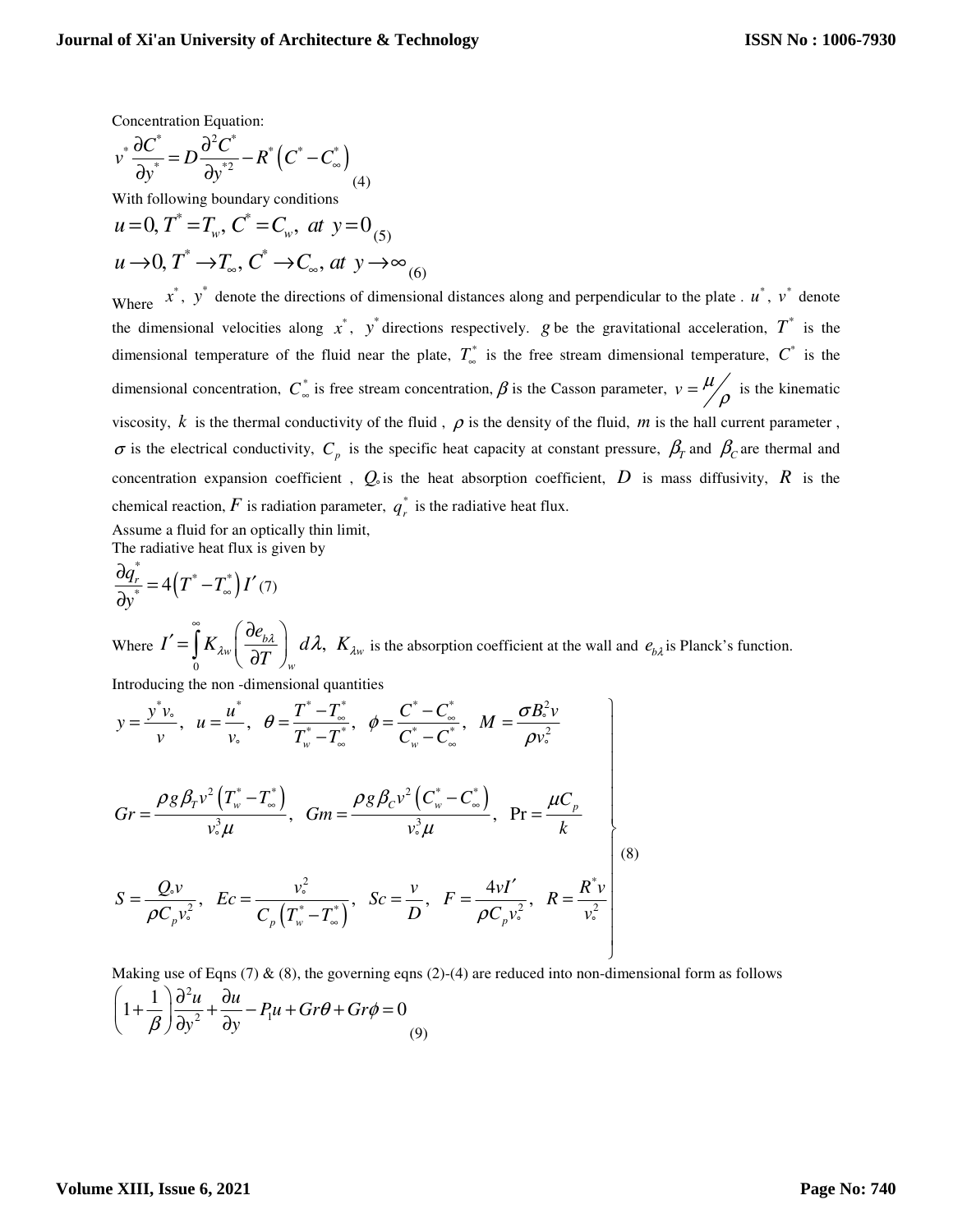$$
\frac{\partial^2 \theta}{\partial y^2} + \Pr \frac{\partial \theta}{\partial y} + \Pr (S - F) \theta + \Pr Ec \left( \frac{\partial u}{\partial y} \right)^2 + \Pr M Ec u^2 = 0
$$
  

$$
\frac{\partial^2 \phi}{\partial y^2} + Sc \frac{\partial \phi}{\partial y} - Sc R \phi = 0
$$
  
(10)  
Where  $M_1 = \frac{M}{1 + m^2}$ ,  $P_1 = M_1 \sin^2 \gamma$ 

Where  $M_1 = \frac{M}{1 + m^2}$ , 1 *m* + With the following boundary conditions

$$
u = 0, \theta = 1, \phi = 1, at y = 0
$$
 (12)

$$
u \to 0, \, \theta \to 0, \, \phi \to 0, \, at \, y \to \infty
$$
 (13)

#### III. METHOD OF SOLUTION

The set of partial differential equations (9)-(11) that cannot be solved in closed form. So these equations are transformed into a set of ordinary differential equations and solved analytically. Let us take

2 1 *u y u y Ecu y o Ec* ( ) ( ) ( ) ( ) = + + ° (14) 2 <sup>1</sup> <sup>θ</sup> <sup>θ</sup> <sup>θ</sup> ( ) ( ) ( ) ( ) *y y Ec y o Ec* = + + ° (15) ( ) 2 <sup>1</sup> φ φ φ ( ) ( ) Ec ( ) *y y y o Ec* = + + ° (16)

Using these equations  $(14)-(16)$  into  $(9)-(11)$ , we can reduce the set of partial differential equations into ordinary differential equations, and then equating the coefficient of zero order and first order of *Ec* , we get the set of ordinary differential equations

$$
\left(1 + \frac{1}{\beta}\right)u'' + u' - P_1u = -Gr\theta - Gm\phi.
$$
\n
$$
\theta'' + \Pr \theta' + \Pr\left(S - F\right)\theta = 0
$$
\n
$$
\phi'' + Sc\phi' - ScR\phi = 0
$$
\n
$$
\text{Equating the coefficient of first order of Ec, we get}
$$

$$
\left(1 + \frac{1}{\beta}\right)u_1'' + u_1' - P_1u_1 = -G r \theta_1 - G m \phi_1
$$
\n(20)  
\n
$$
\theta_1'' + \Pr \theta_1' + \Pr \left(S - F\right) \theta_1 = -\Pr u_1'^2 - \Pr M u_1^2
$$
\n(21)  
\n
$$
\phi_1'' + S c \phi_1' - S c R \phi_1 = 0
$$
\n(22)  
\nThe corresponding boundary conditions are  
\n
$$
u_0 = 0, u_1 = 0, \theta_0 = 1, \theta_1 = 0, \phi_0 = 1, \phi_1 = 0, \text{ at } y = 0
$$
\n(23)

$$
u_{\circ} = 0, u_1 = 0, \theta_{\circ} = 0, \theta_1 = 0, \phi_{\circ} = 0, \phi_1 = 0, \text{ at } y \to \infty \tag{24}
$$

Solving the above differential equations with following boundary conditions, we get the solution as follows

(25)

$$
u_{\circ} = (A_3 + A_4) e^{-A_2 y} - A_3 e^{-m_2 y} - A_4 e^{-m_1 y}
$$

$$
\theta_{\circ} = e^{-m_2 y} \tag{26}
$$

**Volume XIII, Issue 6, 2021**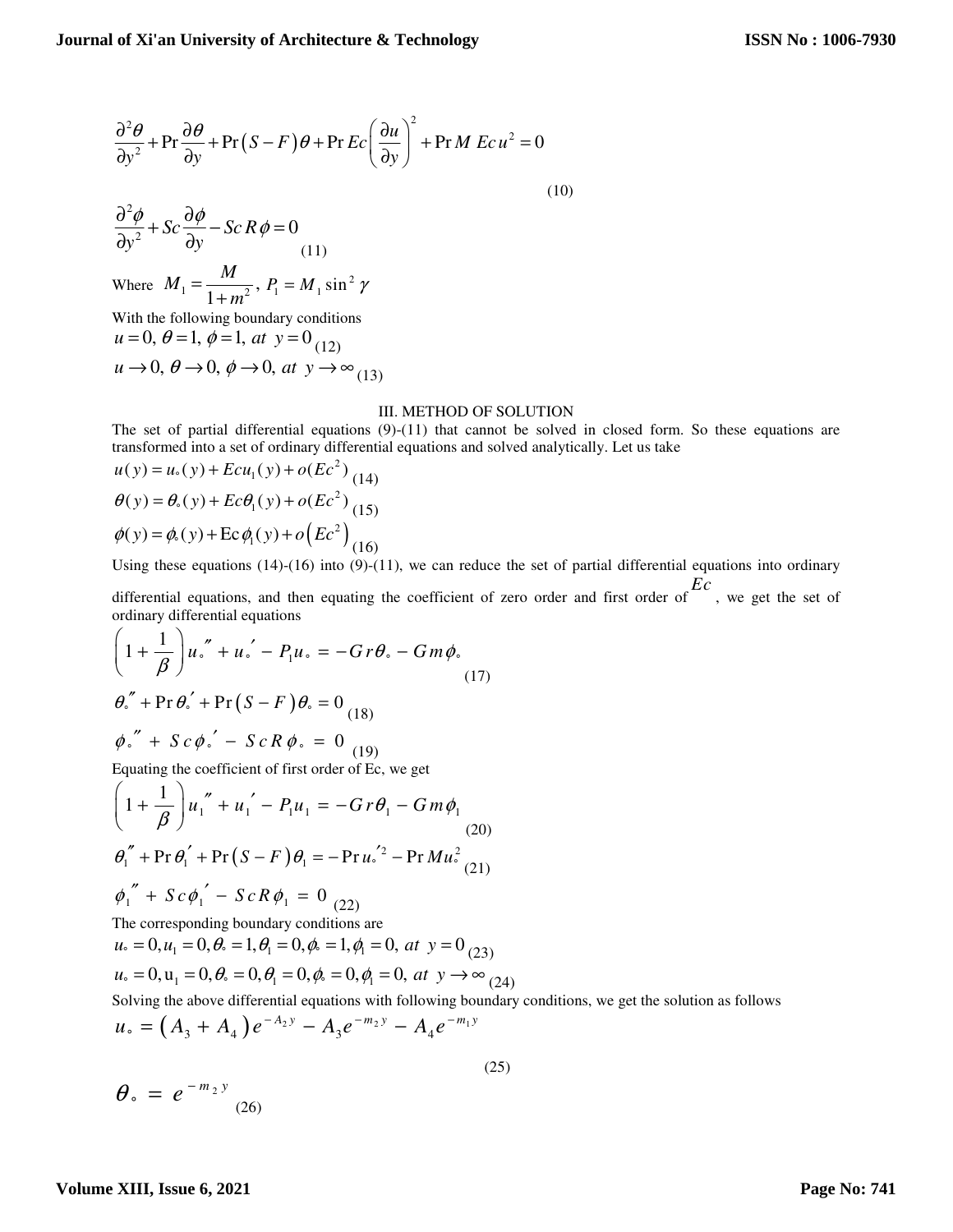$$
\phi_{\circ} = e^{-m_1 y}
$$
\n
$$
u_1 = A_{16}e^{-A_2 y} - A_{17}e^{-m_2 y} + A_{18}e^{-2A_2 y} + A_{19}e^{-2m_2 y} + A_{20}e^{-2m_1 y}
$$
\n
$$
\theta_1 = A_{15}e^{-m_2 y} - A_5e^{-2A_2 y} - A_6e^{-2m_2 y} - A_7e^{-2m_1 y}
$$
\n
$$
\phi_1 = 0
$$
\n(29)\n
$$
u_2 = 0
$$

Substituting the above solutions (25)-(30) in (14)-(16), we get the final solution of velocity, temperature and concentration in the boundary layer as follows

$$
u(y) = (A_3 + A_4)e^{-A_2y} - A_3e^{-m_2y} - A_4e^{-m_1y} +
$$
  
\n
$$
Ec(A_{16}e^{-A_2y} - A_{17}e^{-m_2y} + A_{18}e^{-2A_2y} + A_{19}e^{-2m_2y} + A_{20}e^{-2m_1y})^{(31)}
$$
  
\n
$$
\theta(y) = e^{-m_2y} + Ec(A_{15}e^{-m_2y} - A_5e^{-2A_2y} - A_6e^{-2m_2y} - A_7e^{-2m_1y})
$$
  
\n
$$
\phi(y) = e^{-m_1y}
$$
  
\n(32)

## *3.1. Skin Friction –*

In the non-dimensional form the skin friction for the velocity u is given by

$$
\tau = \left(\frac{\partial u}{\partial y}\right)_{y=0}
$$
  
=  $\left[-A_2\left(A_3 + A_4\right) + m_2A_3 + m_1A_4\right] + Ec\left[-A_2A_{16} + m_2A_{17} - 2A_2A_{18} - 2m_2A_{19} - 2m_1A_{20}\right]$  (34)

#### *3.2. Nusselt Number –*

The rate of heat transfer which is in non-dimensional form Nusselt number is given by

$$
Nu = -\left(\frac{\partial \theta}{\partial y}\right)_{y=0}
$$
  
=  $m_2 + Ec \left[m_2 A_{15} - 2A_2 A_5 - 2m_2 A_6 - 2m_1 A_7\right]$  (35)

# *3.3. Sherwood Number –*

The rate of mass transfer coefficient which is in non-dimensional form Sherwood number is given by

$$
Sh = -\left(\frac{\partial \phi}{\partial y}\right)_{y=0}
$$
  
=  $m_1(36)$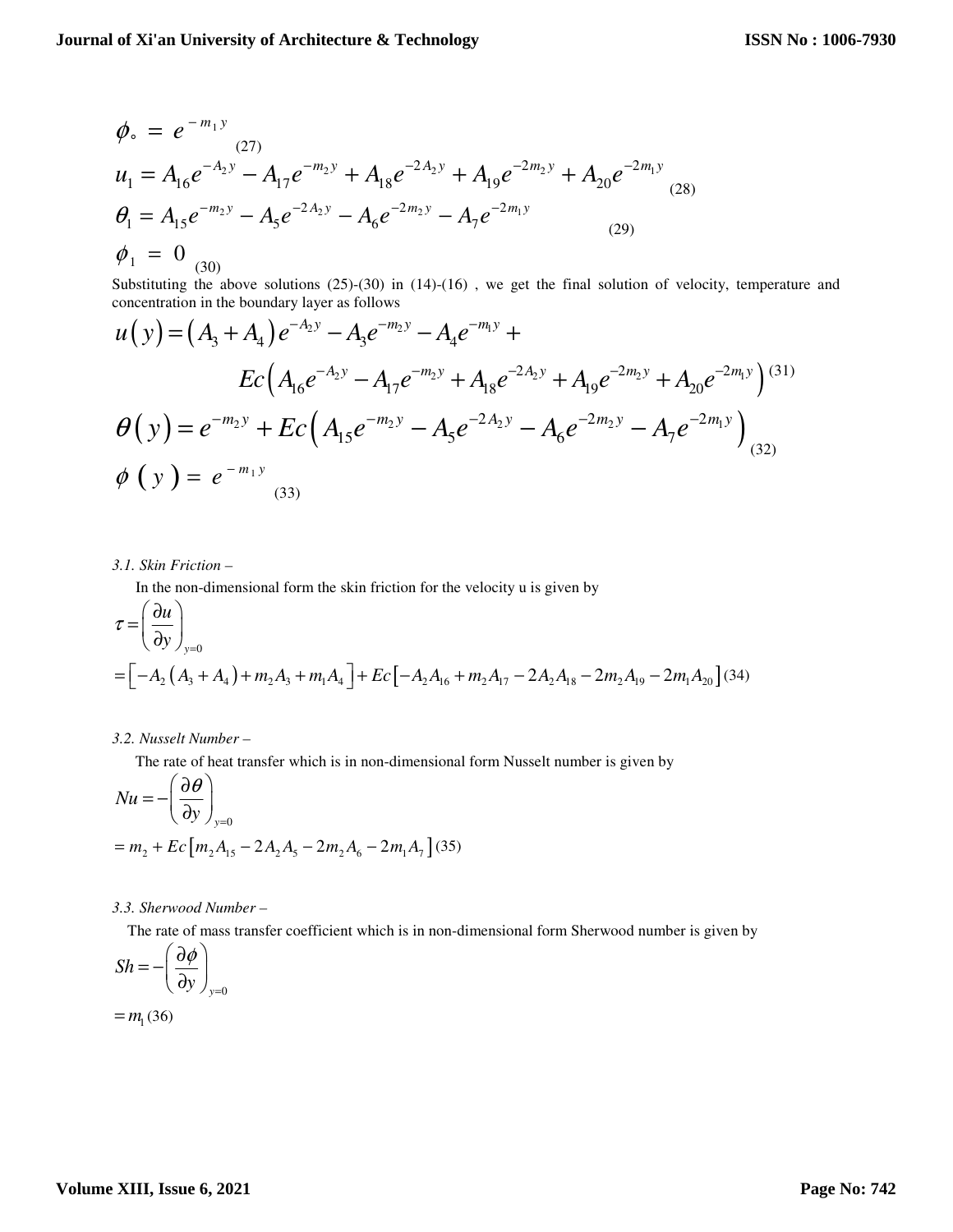### IV. RESULTS AND DISCUSSION

 The system of non-linear ordinary differential equations (9)-(11) having boundary conditions are solved analytically. Results are expressed in terms of graphs for the pertinent parameters. Magnetic parameter *M* , Grashof number *Gr* , modified Grashof number *Gm* , Casson parameter β , Hall Current parameter *m* , Heat Source parameter *S* , Radiation parameter *F* , Prandtl number Pr , Schmidt number *Sc* , Chemical Reaction parameter *R*, on velocity, temperature and concentration field. Also Skin Friction  $\tau$ , Nusselt number *Nu* and Sherwood number *Sh* have been computed numerically and numerical values are formulated in the tabular form. The influence of Pr = 7.0,  $Sc = 2.0$ ,  $Gr = 2$ ,  $Gm = 2$ ,  $R = 0.1$ ,  $M = 1$ ,  $S = 1$ ,  $F = 1$ ,  $\beta = 0.5$ ,  $m = 3$ ,  $\gamma = \frac{\pi}{4}$ ,  $Ec = 0.01$  fixing these values as constant unless they are mentioned. Figure 2.depicts that the velocity profile for different values of Magnetic parameter M . In figure. 2 the velocity profile decreases with increasing value of magnetic parameter because of the fact that an increasing value of *M* enhances the Lorentz force that acts against the flow. Various values of Grashof number *Gr* and modified Grashof number  $Gm$  are represented in figures 3-4. In these figures the maximum peak value is obtained because of the absence of buoyancy forces, it improves the boundary layer thickness and the velocity increases with increasing values of Grashof number and modified Grashof number. Velocity profile for different value of Casson parameter  $\beta$  is shown in figure 5. It is noted that velocity increases with the raising values of Casson fluid parameter due to the effect of the cooling plate. The strength of the magnetic field  $B_{\circ}$  of an electrically conducting fluid produces Hall current. Figure 6represents the impact of hall current parameter  $m$  on velocity profile for different value of  $m$ . The velocity profile increases with increasing value of hall current parameter. But the opposite trend is seen in figure 7. In figure 7 displays the velocity profile for different value of radiation parameter *F* . Raising value in radiation parameter shows that the velocity profile decreases. Figures 8-9 shows that the velocity profile and temperature profile both increases with increasing value of Heat source parameter *S* . Figure 10 depicts that the temperature decreases with increasing value of Prandtl number  $Pr$ . Because of the fact that the thermal conductivity of fluid decreases with increasing value of Prandtl number Pr and noted that decreases the thermal boundary layer thickness. Reverse trend is seen in figure 11. In Figure 11 represents that the temperature profile for different values of Radiation parameter *F* . It is noticed that the temperature profile decreases as increasing in Radiation parameter *F* . Figures 12-13 represent the concentration profiles for different values of Schmidt number *Sc* and Chemical reaction *R*. It is observed that the concentration profile for different values of Schmidt number and chemcial reaction. It is noticed that the concentration profile decreases with increasing values of Schmidt number *Sc* and Chemical reaction parameter *R* .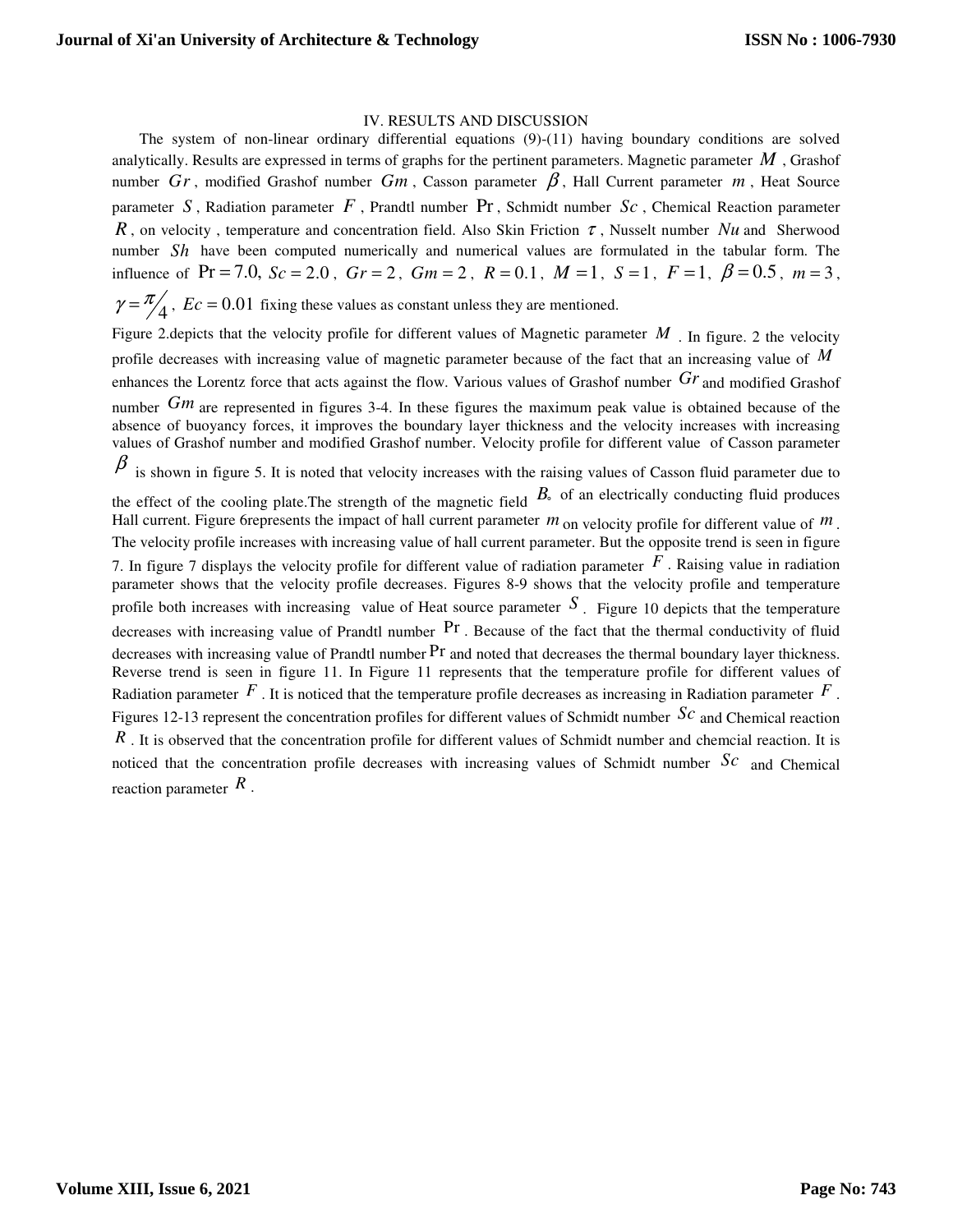



Fig 3.Velocity Profile for different values of Fig 5. Velocity Profile for different values of Casson parameter  $\beta$ Grashof number*Gr*



Fig 6.Velocity Profile for different values of Hall current parameter  $m$  Fig 7. Velocity Profile for different values of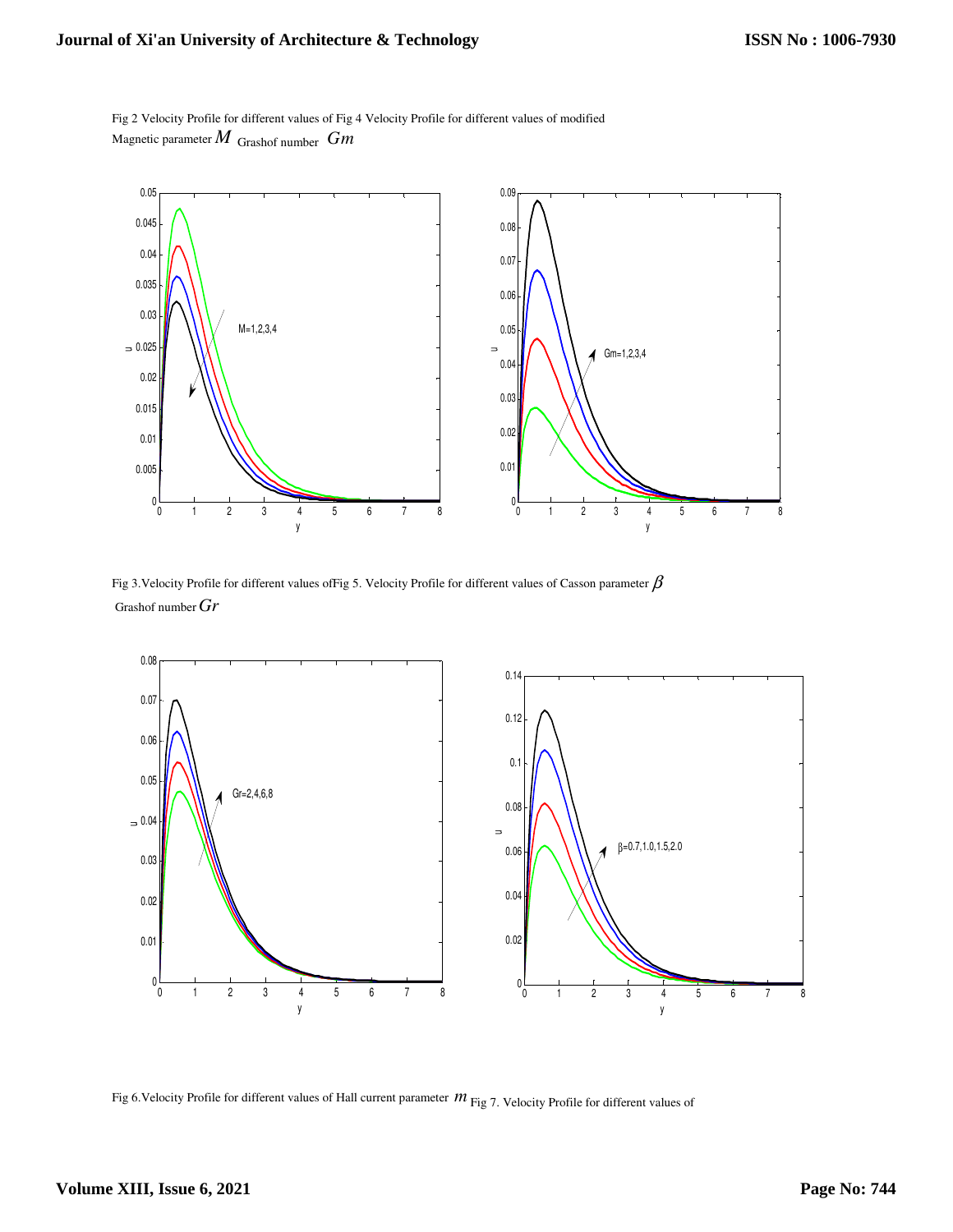heat source parameter *S*



Fig 7. Velocity Profile for different values of Radiation parameter  $F$  Fig 9. Temperature Profile for different values of Heat



Source parameter *S*





Fig 10. Temperature Profile for different values of Prandtl number Pr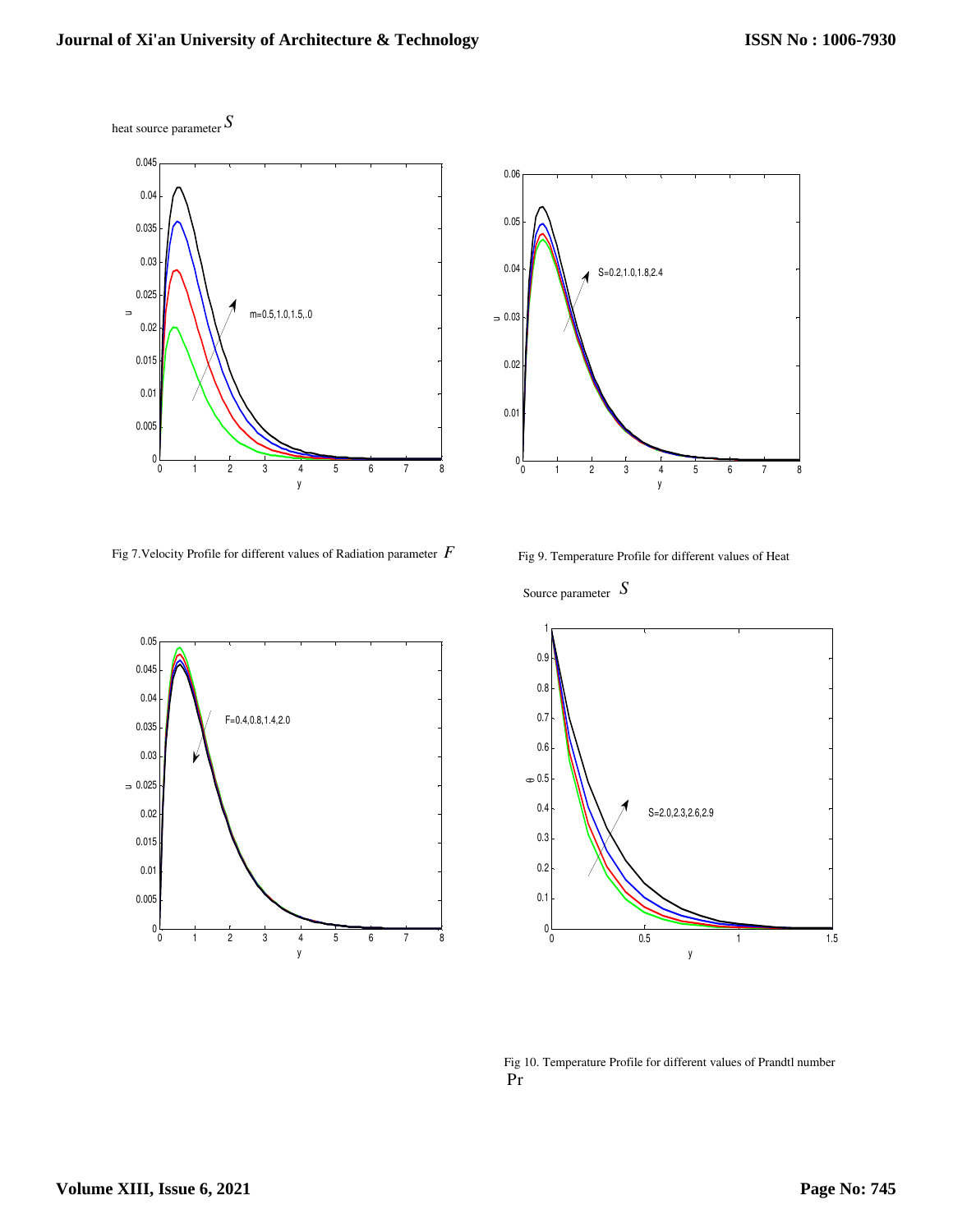



Fig 11. Temperature Profile for different values of Radiation parameter *F*





Fig 12. Concentration Profile for different values of Schmidt number *Sc*

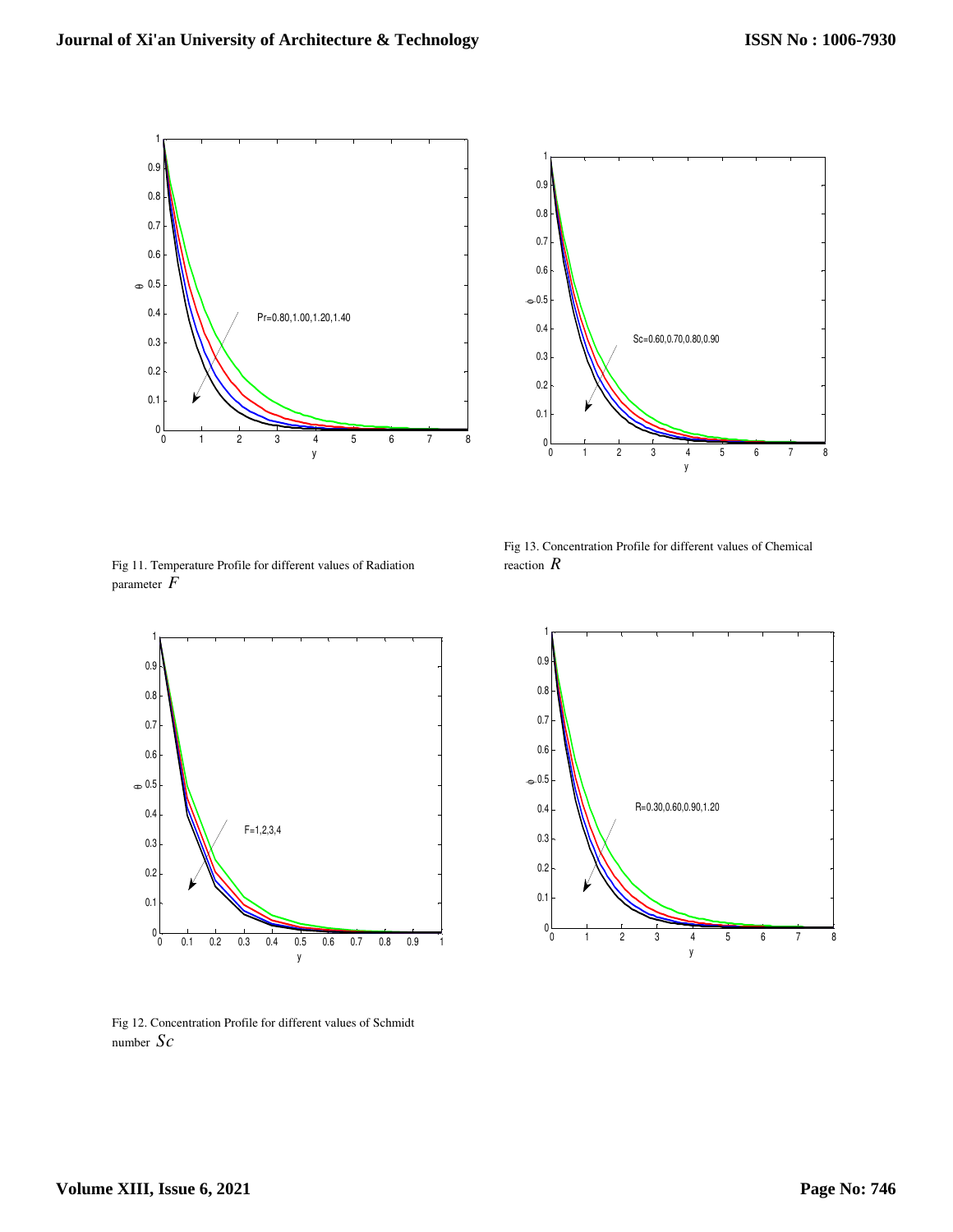|  | Table 1. Numerical values for Skin Friction $(\tau)$ |  |  |  |  |
|--|------------------------------------------------------|--|--|--|--|
|--|------------------------------------------------------|--|--|--|--|

| Gm                          | Gr                      | $\boldsymbol{M}$        | $\beta$          | $\mathfrak{m}$            | $\overline{F}$ | S              | $\tau$ |
|-----------------------------|-------------------------|-------------------------|------------------|---------------------------|----------------|----------------|--------|
| $\mathbf{1}$                | $\overline{2}$          | $\mathbf{1}$            | 0.5              | 3                         | $\mathbf{1}$   | $\mathbf{1}$   | 0.1712 |
| $\overline{\mathbf{2}}$     | $\overline{2}$          | $\mathbf{1}$            | 0.5              | 3                         | $\mathbf{1}$   | $\mathbf{1}$   | 0.2585 |
| $\overline{\mathbf{3}}$     | $\overline{2}$          | $\overline{1}$          | 0.5              | $\overline{\mathbf{3}}$   | $\overline{1}$ | $\overline{1}$ | 0.3458 |
| $\overline{\mathbf{4}}$     | $\overline{2}$          | $\overline{1}$          | 0.5              | $\overline{3}$            | $\mathbf{1}$   | $\mathbf{1}$   | 0.4332 |
|                             | $\overline{\mathbf{c}}$ | $\overline{1}$          | $\overline{0.5}$ | $\overline{3}$            | $\mathbf{1}$   | $\mathbf{1}$   | 0.2585 |
| $\frac{2}{2}$               | $\overline{\mathbf{4}}$ | $\overline{1}$          | $\overline{0.5}$ | $\overline{\overline{3}}$ | $\overline{1}$ | $\overline{1}$ | 0.3424 |
|                             | 6                       | $\mathbf{1}$            | 0.5              | $\frac{3}{3}$             | $\mathbf{1}$   | $\mathbf{1}$   | 0.4262 |
| $\frac{2}{2}$               | 8                       | $\mathbf{1}$            | 0.5              |                           | $\mathbf 1$    | $\mathbf{1}$   | 0.5101 |
| $\overline{2}$              | $\overline{2}$          | $\overline{\mathbf{1}}$ | 0.5              | $\overline{\mathbf{3}}$   | $\mathbf{1}$   | $\overline{1}$ | 0.2585 |
| $\overline{2}$              | $\overline{2}$          | $\overline{2}$          | $0.\overline{5}$ | $\overline{\mathbf{3}}$   | $\mathbf{1}$   | $\mathbf{1}$   | 0.2379 |
| $\overline{2}$              | $\overline{2}$          | $\overline{\mathbf{3}}$ | $\overline{0.5}$ | $\overline{3}$            | $\mathbf{1}$   | $\mathbf{1}$   | 0.2199 |
| $\overline{2}$              | $\overline{2}$          | $\overline{\bf{4}}$     | $0.\overline{5}$ | $\overline{3}$            | $\overline{1}$ | $\overline{1}$ | 0.2036 |
| $\overline{2}$              | $\overline{2}$          | $\overline{1}$          | 0.7              | $\overline{\mathbf{3}}$   | $\mathbf{1}$   | $\mathbf{1}$   | 0.3367 |
| $\overline{2}$              | $\overline{2}$          | $\overline{1}$          | 1.0              | $\overline{\mathbf{3}}$   | $\mathbf{1}$   | $\mathbf{1}$   | 0.4325 |
| $\overline{2}$              | $\overline{2}$          | $\overline{1}$          | 1.5              | $\overline{3}$            | $\mathbf{1}$   | $\mathbf{1}$   | 0.5524 |
| $\frac{2}{2}$ $\frac{2}{2}$ | $\overline{2}$          | $\mathbf{1}$            | 2.0              | $\overline{\mathbf{3}}$   | $\mathbf{1}$   | $\mathbf{1}$   | 0.6403 |
|                             | $\overline{2}$          | $\mathbf{1}$            | 0.5              | 0.5                       | $\mathbf{1}$   | $\mathbf{1}$   | 0.1492 |
|                             | $\overline{2}$          | $\overline{1}$          | $\overline{0.5}$ | 1.0                       | $\overline{1}$ | $\overline{1}$ | 0.1887 |
|                             | $\overline{2}$          | $\overline{1}$          | $\overline{0.5}$ | 1.5                       | $\mathbf{1}$   | $\mathbf{1}$   | 0.2186 |
| $\frac{2}{2}$               | $\overline{2}$          | $\overline{1}$          | 0.5              | $\overline{2.0}$          | $\mathbf{1}$   | $\mathbf{1}$   | 0.2379 |
|                             | $\overline{2}$          | $\overline{1}$          | $\overline{0.5}$ | $\overline{\mathbf{3}}$   | 0.2            | $\mathbf{1}$   | 0.2659 |
| $\overline{2}$              | $\overline{c}$          | $\mathbf{1}$            | 0.5              | $\overline{3}$            | 0.8            | $\mathbf{1}$   | 0.2607 |
| $\frac{2}{2}$               | $\overline{2}$          | $\mathbf{1}$            | $\overline{0.5}$ | $\frac{3}{3}$             | 1.4            | $\mathbf{1}$   | 0.2548 |
|                             | $\overline{2}$          | $\overline{1}$          | 0.5              |                           | 2.0            | $\mathbf{1}$   | 0.2503 |
| $\frac{2}{2}$               | $\overline{2}$          | $\mathbf{1}$            | 0.5              | $\frac{3}{3}$             | $\mathbf{1}$   | 0.2            | 0.2516 |
|                             | $\overline{2}$          | $\overline{1}$          | $0.\overline{5}$ |                           | $\overline{1}$ | 1.0            | 0.2585 |
| $\frac{2}{2}$               | $\overline{2}$          | $\mathbf{1}$            | 0.5              | $\frac{3}{3}$             | $\mathbf{1}$   | 1.8            | 0.2691 |
|                             | $\overline{2}$          | $\overline{1}$          | 0.5              |                           | $\overline{1}$ | 2.4            | 0.2841 |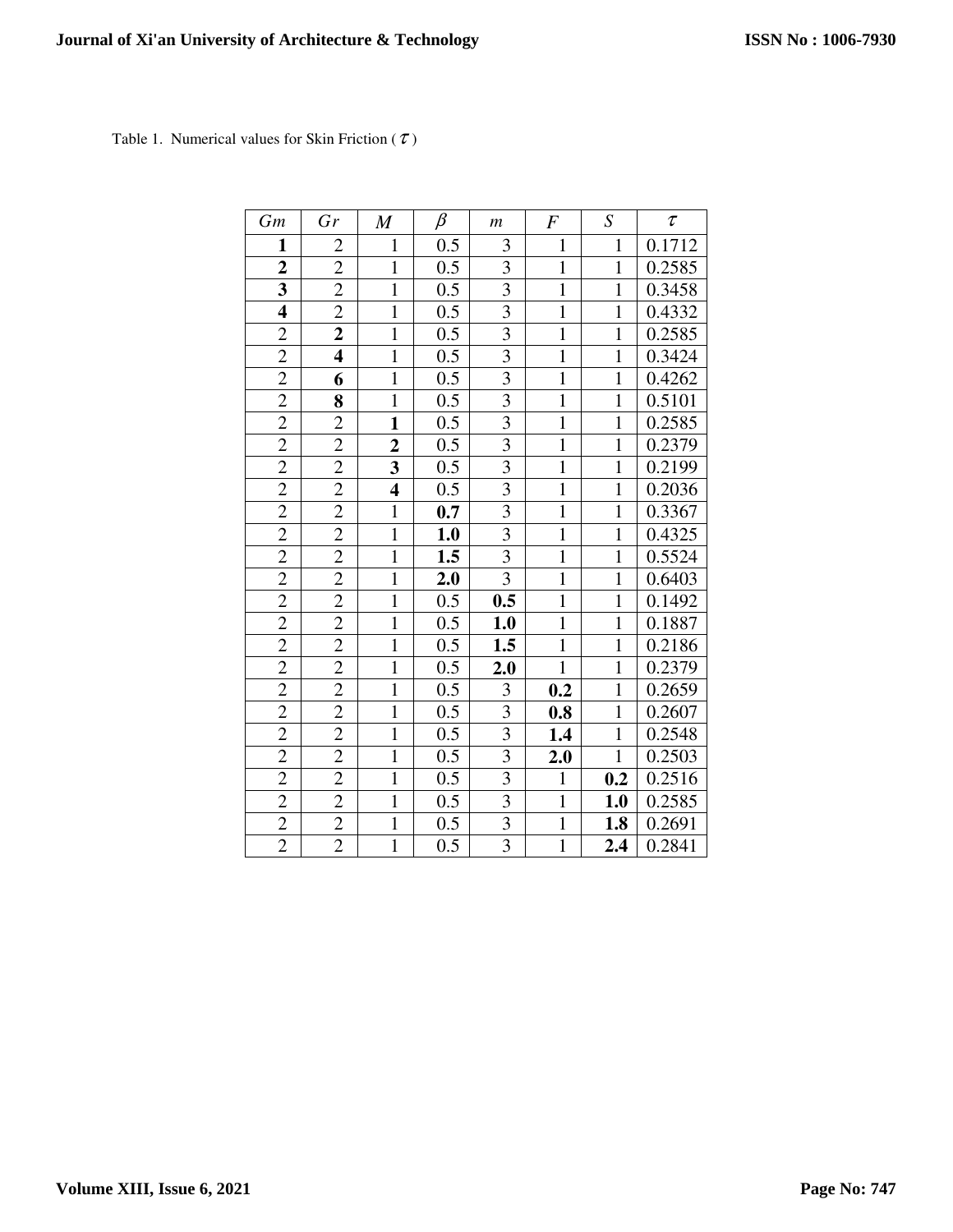| S   | Pr   | $\bm{F}$       | Nu     |
|-----|------|----------------|--------|
| 2.0 | 7.0  | 1              | 5.7913 |
| 2.3 | 7.0  | 1              | 5.2748 |
| 2.6 | 7.0  | 1              | 4.5247 |
| 2.9 | 7.0  | 1              | 3.5000 |
| 1   | 0.80 | 1              | 0.8000 |
| 1   | 1.00 | 1              |        |
| 1   | 1.20 | 1              | 1.2000 |
| 1   | 1.40 | 1              | 1.4000 |
| 1   | 7.0  | 1              | 7      |
| 1   | 7.0  | $\overline{2}$ | 7.8875 |
| 1   | 7.0  | 3              | 8.6235 |
| 1   | 7.0  | 4              | 9.2663 |

Table 2.Numerical Values for Nusselt Number ( *Nu* )Table 3. Numerical Values forSherwood Number ( *Sh* )

| Sc   | $\boldsymbol{R}$ | Sh     |
|------|------------------|--------|
| 0.60 | 0.30             | 0.8196 |
| 0.70 | 0.30             | 0.9266 |
| 0.80 | 0.30             | 1.0325 |
| 0.90 | 0.30             | 1.1374 |
| 0.60 | 0.30             | 0.8196 |
| 0.60 | 0.60             | 0.9708 |
| 0.60 | 0.90             | 1.0937 |
| 0.60 | 1.20             | 1.2000 |

# V.CONCLUSION

 In this article, we have investigated the effect of hall current and viscous dissipation of a steady magnetohydrodynamics free convective Casson fluid past an semi-infinite aligned vertical plate in presence of thermal radiation with heat source and chemical reaction. The non-linear partial differential equations (9)-(11) are transformed into ordinary differential equations and then solved analytically using perturbation technique. The effect of various pertinent parameters on velocity, temperature and concentration profiles are discussed and presented graphically. Also we formulated the values of Skin friction, Nusselt number and Sherwood number in tabular form. We concluded that

- 1) An increasing value of Grashof number, modified Grashof number, Casson fluid parameter, Hall current parameter enhances the velocity profile while reverse trend is seen for increasing value of Magnetic parameter.
- 2) The fluid temperature decreases while raising value of Prandtl number.
- 3) Both the velocity and temperature profiles increases while increasing value of heat source parameter but the reverse trend is seen for raising value of radiation parameter.
- 4) The concentration profile decreases when the raising value of both Schmidt number and chemical reaction
- 5) The local skin friction increases with increasing values of Grashof number, modified Grashof number, Casson fluid, Hall current and while decreases with increasing value of Magnetic and Radiation parameter.
- 6) The Nusselt number increases with increasing value of heat source parameter and while decreases with raising value of Prandtl number and Radiation parameter.
- 7) Both Schmidt number and Chemical reaction increases the Sherwood number.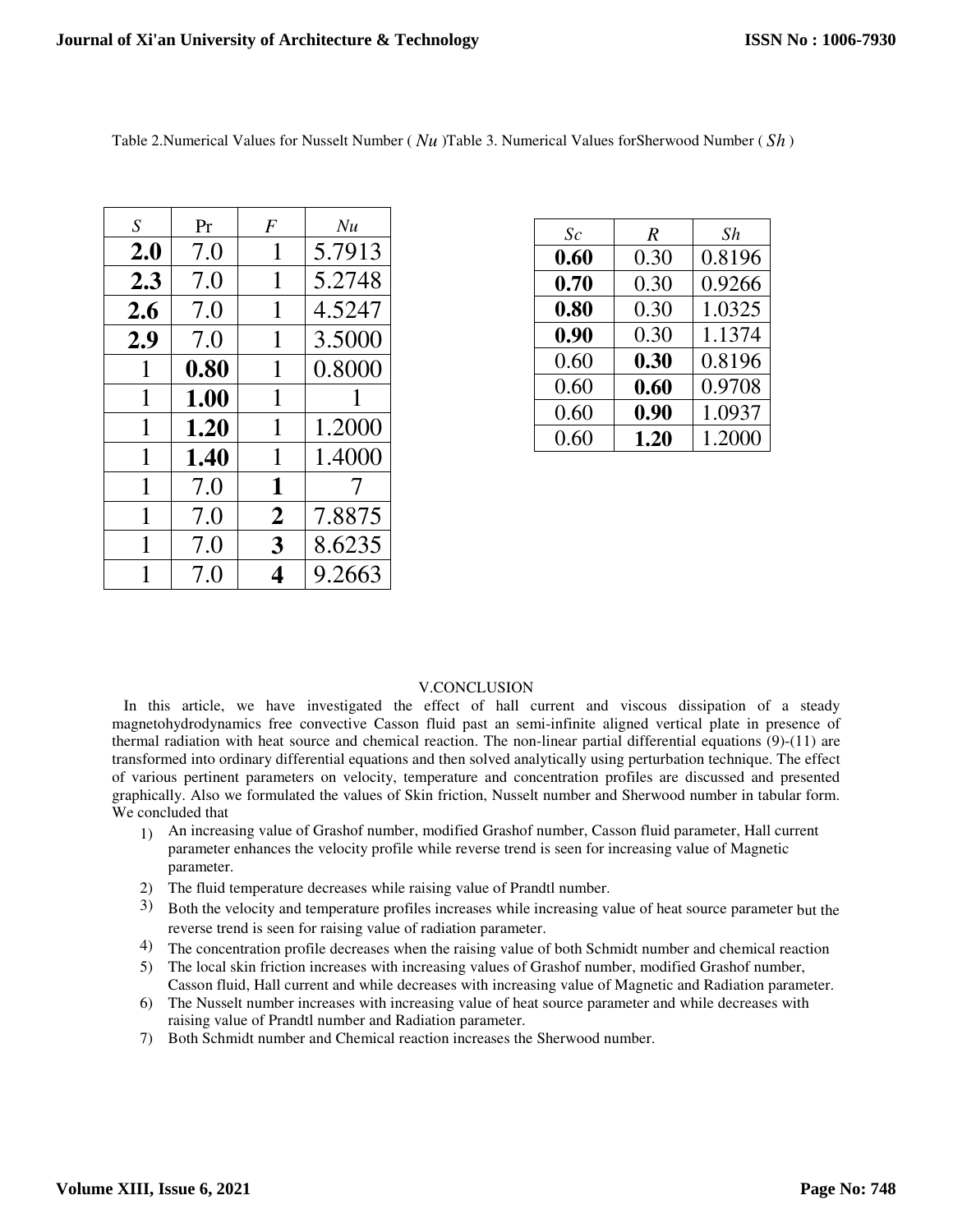*Nomenclature –*  \* *x* , \* *y* : Dimensional distance along and perpendicular to the plate \* *u* ,  $\cdot$   $v^*$ *v* : Dimensional velocities *g* : Gravitational Acceleration  $T^*$ *T* : Dimensional Temperature  $T^*_{\infty}$ *<sup>T</sup>*<sup>∞</sup> : Free stream dimensional Temperature  $\begin{pmatrix} C^* & & \text{. Dimensional Concentration} \\ C^* & & \text{. Free stream dimensional Co} \end{pmatrix}$ : Free stream dimensional Concentration  $\beta$  : Casson parameter  $v = \frac{\mu}{4}$  $\rho$ : Kinematic viscosity *Gr* : Grashof number *Gm* : Modified Grashof number  $q^*_r$  : Radiative Heat flux *k* : Thermal conductivity of the fluid  $\rho$  : Density of the fluid  $\sigma$  : Electrical Conductivity *Cp* : Specific heat capacity at constant pressure  $\beta$ <sup>T</sup> : Thermal expansion coefficient  $\beta_c$  : Concentration expansion coefficient *Q*° : Heat absorption coefficient *F* : Radiation parameter *<sup>D</sup>* : Mass Diffusivity *R* : Chemical reaction

*Appendix –* 

$$
m_{1} = \frac{Sc + \sqrt{Sc^{2} + 4RSc}}{2}, m_{2} = \frac{\Pr + \sqrt{\Pr^{2} - 4\Pr(S - F)}}{2}, A_{2} = \frac{1 + \sqrt{1 + 4P_{1}\left(1 + \frac{1}{\beta}\right)}}{2}
$$
  
\n
$$
A_{3} = \frac{Gr}{\left(1 + \frac{1}{\beta}\right)m_{2}^{2} - m_{2} - P_{1}} A_{4} = \frac{Gm}{\left(1 + \frac{1}{\beta}\right)m_{1}^{2} - m_{1} - P_{1}} A_{5} = \frac{\Pr(A_{3} + A_{4})^{2}(M + A_{2}^{2})}{4A_{2}^{2} - 2\Pr A_{2} + \Pr(S - F)}
$$
  
\n
$$
A_{6} = \frac{\Pr A_{3}^{2}(M + m_{2}^{2})}{4m_{2}^{2} - 2\Pr m_{2} + \Pr(S - F)}, A_{15} = A_{5} + A_{6} + A_{7}, A_{16} = A_{17} - A_{18} - A_{19} - A_{20}
$$

# **Volume XIII, Issue 6, 2021**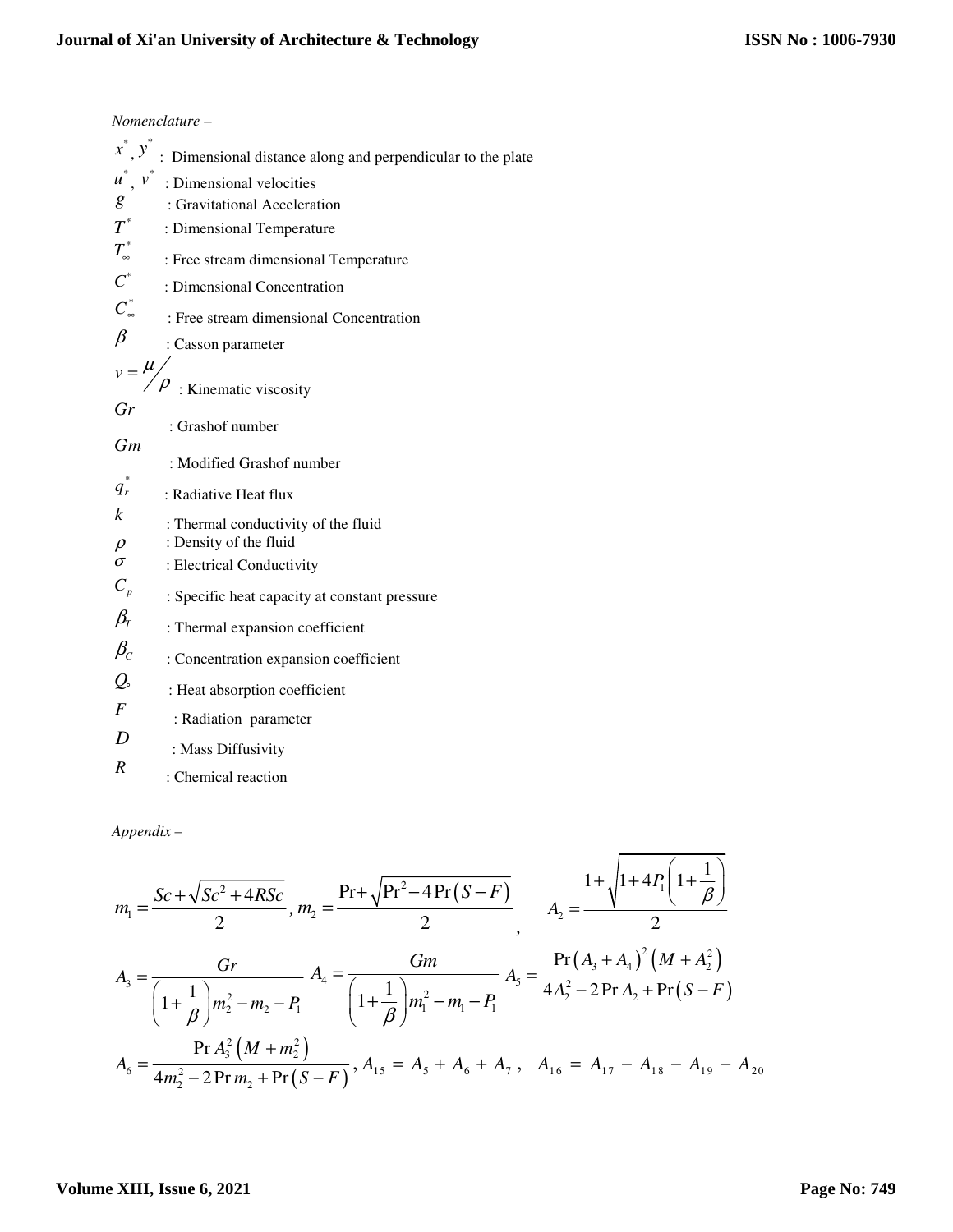$$
A_{7} = \frac{\Pr A_{4}^{2} (M + m_{1}^{2})}{4m_{1}^{2} - 2\Pr m_{1} + \Pr (S - F)}, A_{17} = \frac{GrA_{15}}{\left(1 + \frac{1}{\beta}\right)m_{2}^{2} - m_{2} - P_{1}}, A_{18} = \frac{GrA_{5}}{4\left(1 + \frac{1}{\beta}\right)A_{2}^{2} - 2A_{2} - P_{1}}
$$
  

$$
A_{19} = \frac{GrA_{6}}{4\left(1 + \frac{1}{\beta}\right)m_{2}^{2} - 2m_{2} - P_{1}}, A_{20} = \frac{GrA_{7}}{4\left(1 + \frac{1}{\beta}\right)m_{1}^{2} - 2m_{1} - P_{1}}
$$

#### REFERENCES

[1] N. Casson, "A flow equation for the pigment oil suspensions of the printing ink type", in: Rheology of Disperse systems, Pergamon, NewYork, 1959, pp 84-102.

[2] Swati Mukhopadhyay, PrativaRanjan De, Krishnendu Bhattacharyya and G.C. Layek,"Casson fluid flow over an unsteady stretching surface", Ains Shams Engineering Journal (2013)4, 933-938.

[3] Renu Devi, VikasPoply and Manimala,"Impact of aligned MHD flow with inclined outer velocity for a Cassonnanofluid over a stretching sheet", Heat Transfer. 2020;1-24.

[4] Hari R. Kataria and Harshad R. Patel, "Radiation and chemical reaction effects on MHD Casson fluid flow past an oscillating vertical plate embedded in porous medium", Alexandria EngineeringJournal (2016)55, 583-595.

[5] Y. Hari Krishna, G. VenkataRamana Reddy and O.D Makinde,"Chemical Reaction Effect on MHD flow of Casson fluid with porous stretching sheet", Defect and Diffusion Forum, vol. 389, pp 100-109.

[6] A. Sandhya , G VenkataRamana Reddy and G V S R Deekshitulu,"Radiation and chemical reaction effects on MHD Casson fluid flow past a semi-infinite vertical moving porous plate", Indian Journal of Pure& Applied Physics, vol.58, pp. 548-557.

[7] C. Sulochana, G.P Ashwinkumar and N. Sandeep, "Effect of frictional heating on mixed convective flow of chemically reacting radiativeCassonnanofluid over an inclined porous plate", Alexandria Engineering Journal (2018)57, 2573-2584.

[8] P. BalaAnki Reddy, "Magnetohydrodynamic flow of a Casson fluid over an exponentially inclined permeable stretching surface with thermal radiation and chemical reaction", AinShamsEngineeringJournal (2016) 7, 593-602.

[9] LipikaPanigrahi, Jayaprakash Panda, Kharabela Swain and GourangaCharan Dash, "Heat and mass transfer of MHD Cassonnanofluid flow through a porous medium past a stretching sheet with Newtonian heating and chemical reaction", Karbala International Journal of modern Science 6(2020), 322-331.

[10] R. Vijayaragavan and S. Karthikeyan,"Joule heating and thermal radiation effects on chemically reacting Casson fluid past a vertical plate with variable magnetic field", ResearchJ.EngineeringandTech. 8(4) (2017), 1-12.

[11] R. Vijayaragavan, S. Karthikeyan and S. Parthiban,"Aligned magnetic field on unsteady MHD flow past a vertical plate with chemical reaction and Dufour effect", Journal of Emerging Technologies and Innovative Research (JETIR), vol. 5(11), 79-90.

[12] R. Vijayaragavan and S. Karthikeyan, "Hall Current Effect on Chemically Reacting MHD CasssonFluid Flow with DufourEffect and Thermal radiation", Asian Journal of Applied Science and Technology(AJAST) vol. 2(2), 228-245.

[13] R. Vijayaragavan, S. Karthikeyan and P. Premalatha, "Heat and mass Transfer on an Unsteady MHD mixed convective Casson fluid flow past a moving vertical porous plate with effects of the Dufour and Chemical reaction", International Journal of Mathematics Trends and Technology(IJMTT), vol. 65(2), 117-129.

[14] R. Vijayaragavan and S. Karthikeyan , "Dual Solutions of Heat and mass Transfer in MHD Radiative Casson fluid flow with Dufour effect and Chemical reaction", Journal of Emerging Technologies and Innovative Research (JETIR), vol. 5(11), 62-78.

[15] Abiodun A. Opanuga, Samuel O. Adesanya, Hilary I. Okagbue and Olasumbo O. Agboola, "Impact of Hall current on the Entropy Generation of Radiative MHD mixed convective Casson fluid", Int. J.Appl. Comput.Math (2020) 6:44.

[16] Ch. RamReddy, Ch. Venkata Rao and O. Surender, "Soret , Joule Heating and Hall effects on Free Convection in a CassonFluid Saturated Porous Medium in a Vertical Channel in the Presence of Viscous Dissipation", Procedia Engineering 127(2015) ,1219-1226.

[17] Prashu and R. Nandkeolyar, " A numerical treatment of unsteady three-dimensional hydromagnetic flow of a Casson fluid with Hall and radiation effects", Results in Physics 11(2018), 966-974.

[18] K. V. B. Rajakumar , M. Umasankara Reddy, K. S. Balamurugan and K.V.B.S. Raja Ram, "Steady MHD CassonOhmic heating and viscous dissipative fluid flow past an infinite vertical porous plate in the presence of Soret, Hall and ion slip current", Heat Transfer. 2020;1-30.

[19] C. Sulochana and M. Poornima,"Unsteady MHD Casson fluid flow through vertical plate in the presence of Hall current", SN Applied Sciences (2019) 1:1626.

[20] Mohamed Abd El-Aziz and Aishah S. Yahya, "Perturbation analysis of unsteady boundary layer slip flow and heat transfer of Casson fluid past a vertical permeable plate with Hall current", Applied Mathematics and Computation 307(2017), 146-164.

[21] G. R. Ganesh and W. Sridhar, "Numerical Approach of heat and mass transfer of MHD Casson fluid under Radiation over an exponentially Permeable stretching sheet with chemical reaction and Hall current", Frontiers in Heat and Mass Transfer(FHMT), 16,5(2021).

[22] C.S.K Raju, N. Sandeep, V.Sugunamma, M. JayachandraBabu and J.V.Ramana Reddy, " Heat and mass transfer in magnetohydrodynamicCasson fluid over an exponentially permeable stretching surface", Engineering Science and Technology, an International Journal 19(2016), 45-52.

[23] Hari R. Kataria and Harshad R. Patel, " Heat and mass transfer in magnetohydrodynamic (MHD) Casson fluid flow past over an oscillating vertical plate embedded in porous medium with ramped wall temperature", Propulsion and Power Research 2018; 7(3), 257-267.

[24] Mrutyunjay Das, GaneswarMahanta and Sachin Shaw, "Heat and mass transfer effect on an unsteady MHD radiative chemically reactive Casson fluid over a stretching sheet in porous medium", Heat Transfer. 2020;1-20.

[25] K. Ganesh Kumar, M. Archana, B.J. Gireesha, M.R. Krishanamurthy and N.G. Rudraswamy, "Cross diffusion effect on MHD mixed convection flow of nonlinear radiative heat and mass transfer of Casson fluid over a vertical plate", Results in Physics 8(2018), 694-701.

[26] C.S.K Raju, N. Sandeep and S. Saleem, " Effects of induced magnetic field and homogeneous –heterogeneous reactions on stagnation flow of Casson fluid", Engineering Science and Technology, an International Journal 19(2016), 875-887.